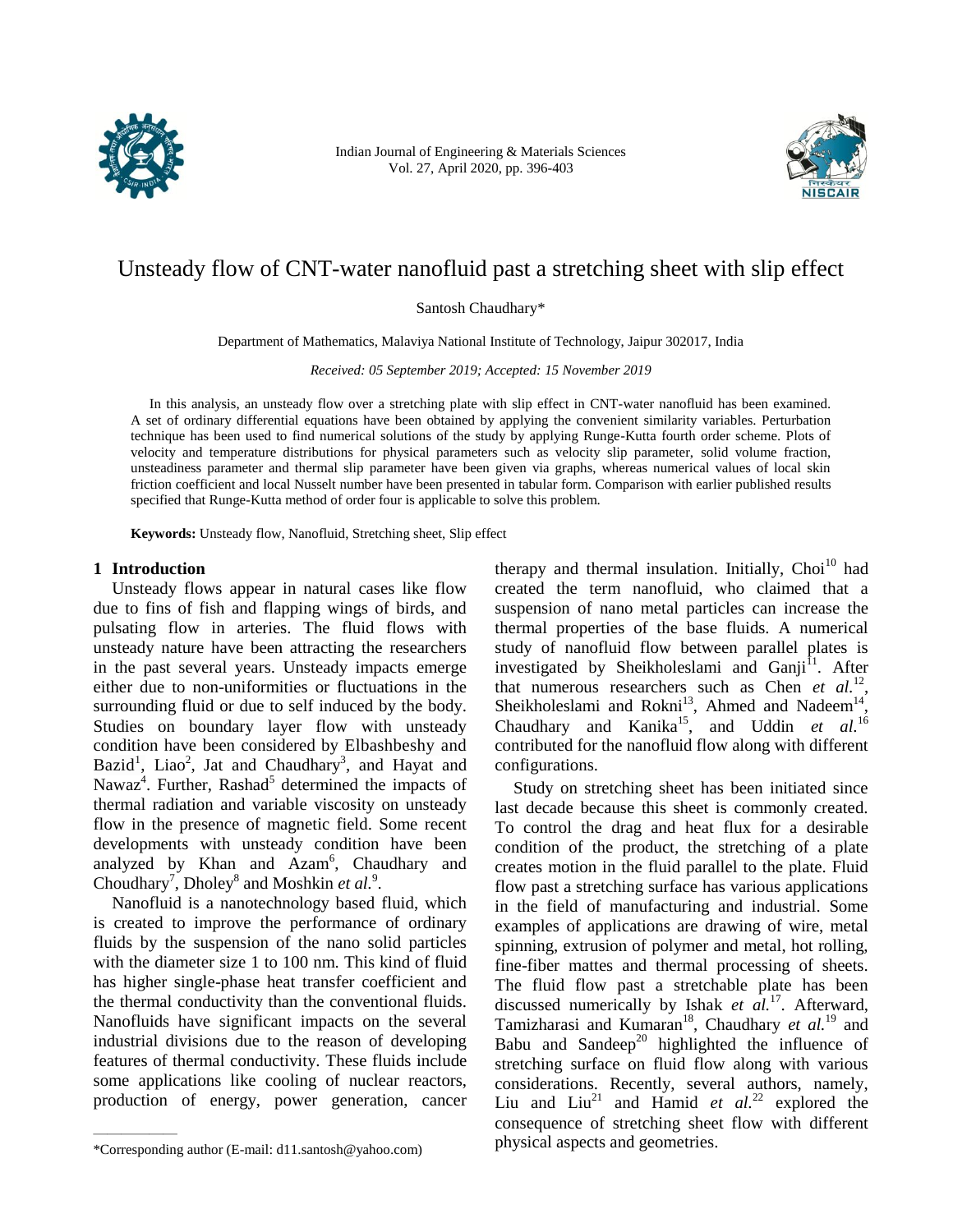In the fluid flow problems, usually there are two types of boundary conditions taken, such as no-slip and slip conditions. The no-slip conditions imply that there is no relative motion between fluid and the plate but some surfaces exist where the fluids slip against the sheets. Meanwhile, the slip conditions play a vital role in medical sciences, lubrications, biological liquids and polishing artificial heart valves. Ariel<sup>23</sup>, probably, had been the first to find the partial slip effect on an axisymmetric flow. Later on, a second order slip flow model has been developed by Fang *et al.*<sup>24</sup>. Moreover, the flow characteristics with slip condition at the wall have been examined by Khan et al.<sup>25</sup>, Hayat et al.<sup>26</sup>, Chaudhary and Choudhary<sup>27</sup>, and Yang *et al.*<sup>28</sup>.

Continuing to the above mentioned engineering and industrial applications, the target of present illustration is to increase the behavior of heat transfer and describe the nature of slip flow of CNT-water nanofluid along with stretchable plate. The time dependent analysis is created and computational solutions have been achieved by Runge-Kutta method of order four. This analysis concluded that the performance and the efficiency of flow structure can be improved by choosing the appropriate values of the physical parameters. Such study may find application in fire dynamics in insulations and geothermal energy systems etc. There is always a chance of development of some new experimental or numerical methods which can give new height to advanced technology in the fluid flow areas.

#### **2 Problem Formulation**

An unsteady boundary layer flow of an incompressible viscous CNT-water nanofluid model near a stretching surface is examined. The impact of slip condition on the surface is assumed. As Fig. 1 a coordinate system is considered in such a way that  $x - axis$  is measured alongside the plate while  $y - axis$  is perpendicular to it and fluid flow is defined in the space  $y > 0$ . The velocity at the surface is assumed *at*  $u_w = \frac{cx}{1 - a}$  $=$ 1 with the slip velocity *y*  $u_{slip} = N_1 v_f \frac{\partial u}{\partial y}$  $=N_1 V_f \frac{\partial u}{\partial x}$  where c and a are positive constants, t is the time,  $N_1 = N(1 - at)^{1/2}$  is the velocity slip factor,  $N$  is the initial value of velocity slip factor, subscript  $f$  denotes the thermophysical properties for base fluid,  $v = \frac{\mu}{\epsilon}$  is the kinematic

 $\rho$ 



Fig. 1— Flow sketch and coordinate system.

viscosity,  $\mu$  is the coefficient of viscosity,  $\rho$  is the density and  $u$  is the velocity factor in the direction of  $x - axis$ . Furthermore, the surface temperature  $(1 - at)^{3/2}$ 2  $\frac{1}{2v_{f}}$   $\frac{1}{1}$ 1  $2v_{f}$  (1 – at  $T_w = T_w + T_0 \frac{cx^2}{2}$  $w = \mathbf{1}_{\infty} + \mathbf{1}_0 \overline{2v_f}$   $\overline{1 - \mathbf{1}_0}$  $=T_{\infty}+T_0\frac{dx}{2V}$ and the slip temperature *y*  $T_{slip} = D_1 \frac{\partial T}{\partial y}$  $I = D_1 \frac{\partial T}{\partial \theta}$  are incorporated, where  $T_{\infty}$  is the free stream temperature,  $T_0$  is a measure of the rate of temperature increase along the plate,  $D_1 = D(1 - at)^{1/2}$ is the thermal slip factor,  $D$  is the initial value of thermal slip factor and  $T$  is the temperature of nanofluid. The basic governing equations after using the boundary layer approximations as  $(Bansal<sup>29</sup>)$ 

$$
\frac{\partial u}{\partial x} + \frac{\partial v}{\partial y} = 0 \tag{1}
$$

$$
\frac{\partial u}{\partial t} + u \frac{\partial u}{\partial x} + v \frac{\partial u}{\partial y} = v_{nf} \frac{\partial^2 u}{\partial y^2} \qquad \qquad \dots (2)
$$

$$
\frac{\partial T}{\partial t} + u \frac{\partial T}{\partial x} + v \frac{\partial T}{\partial y} = \alpha_{nf} \frac{\partial^2 T}{\partial y^2} \qquad \qquad \dots (3)
$$

subjected to the boundary conditions

$$
y = 0: u = u_w + u_{slip}, v = 0, T = T_w + T_{slip}
$$
  

$$
y \rightarrow \infty: u \rightarrow 0, T \rightarrow T_{\infty}
$$
...(4)

where subscript *nf* indicates the thermophysical properties of nanofluid,  $v$  is the velocity factor corresponding to the  $y - axis$ ,  $\rho C_p^+$  $\alpha = \frac{\kappa}{\epsilon}$  is the thermal diffusivity,  $\kappa$  is the thermal conductivity and  $C_p$  is the specific heat at constant pressure.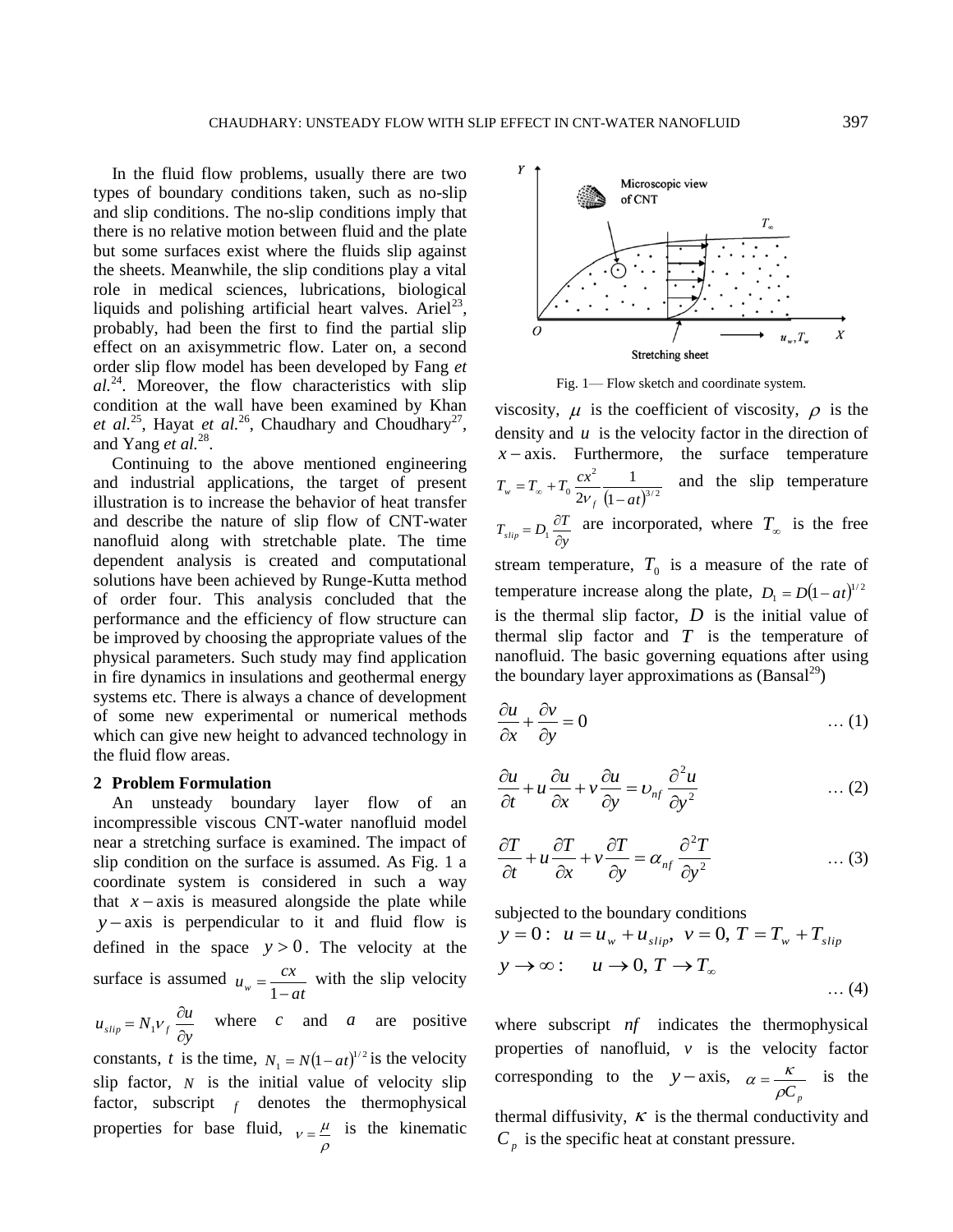Moreover, thermophysical characteristics of nanofluid, restricted to spherical nanoparticles like coefficient of viscosity, density, thermal conductivity and heat capacitance followed by Khalid *et al.*<sup>30</sup> are given as follows

$$
\mu_{nf} = \frac{\mu_f}{\left(1-\phi\right)^{5/2}} \qquad \qquad \dots (5)
$$

$$
\rho_{nf} = \left(1 - \phi + \phi \frac{\rho_{CNT}}{\rho_f}\right) \rho_f \qquad \qquad \dots (6)
$$

$$
\kappa_{nf} = \frac{1 - \phi + 2\phi \frac{\kappa_{CNT}}{\kappa_{CNT} - \kappa_f} \ln \frac{\kappa_{CNT} + \kappa_f}{2\kappa_f}}{1 - \phi + 2\phi \frac{\kappa_f}{\kappa_{CNT} - \kappa_f} \ln \frac{\kappa_{CNT} + \kappa_f}{2\kappa_f}} \kappa_f \qquad ... (7)
$$

$$
(\rho C_p)_{nf} = \left[1 - \phi + \phi \frac{(\rho C_p)_{CNT}}{(\rho C_p)_f}\right] (\rho C_p)_f
$$

where subscript *CNT* stands for the physical characteristics for carbon nanotubes and  $\phi$  is the solid volume fraction. Consequently, the values of thermophysical properties of nanofluid are represented by the Table 1 [Khalid *et al.*<sup>30</sup> and Mohammad and Kandasamy $31$ .

## **3 Analysis**

The following dimensionless variables are utilized to convert the partial differential equations into a set of ordinary differential equations [Mukhopadhyay and Andersson $^{32}$ ]

$$
\psi = \left(\frac{c v_f}{1 - at}\right)^{1/2} x f(\eta), \quad \eta = \left[\frac{c}{v_f(1 - at)}\right]^{1/2}
$$
  

$$
y, \quad T = T_{\infty} + \left(T_w - T_{\infty}\right) \theta(\eta)
$$
...(9)

where  $\psi(x, y, t)$  is the stream function, which is defined in the usual way as  $u = \frac{\partial \varphi}{\partial y}$  $=\frac{\partial \psi}{\partial x}$  and  $v = -\frac{\partial \varphi}{\partial x}$  $=-\frac{\partial \psi}{\partial x}$ , and

| Table 1 — Thermophysical characteristics of CNT and water. |                            |                         |                        |  |  |  |
|------------------------------------------------------------|----------------------------|-------------------------|------------------------|--|--|--|
| Materials                                                  | $\rho$ (kgm <sup>3</sup> ) | $\kappa(Wm^{-1}K^{-1})$ | $C_n (Jkg^{-1}K^{-1})$ |  |  |  |
| <b>CNT</b>                                                 | 2600                       | 6600                    | 425                    |  |  |  |
| Water                                                      | 997.1                      | 0.613                   | 4179                   |  |  |  |

symmetrically satisfy the continuity Eq. (1),  $f(\eta)$  is the non-dimensional stream function,  $\eta$  is the similarity variable and  $\theta(\eta)$  is the non-dimensional temperature.

Using the mentioned transformations Eq. (9), the momentum and the thermal energy Eqs. (2) and (3) with the associated boundary conditions Eq. (4) have taken the forms

$$
f''' + (1 - \phi)^{5/2} \left(1 - \phi + \phi \frac{\rho_{\text{CNT}}}{\rho_f}\right) \left[ \left(f - \frac{A}{2}\eta\right) f'' - \left(f' + A\right) f' \right] = 0
$$
  
... (10)

$$
\frac{\kappa_{nf}}{\kappa_f} \frac{1}{\text{Pr}} \theta'' + \left[ 1 - \phi + \phi \frac{(\rho C_p)_{CNT}}{(\rho C_p)_f} \right]
$$
\n
$$
\left[ \left( f - \frac{A}{2} \eta \right) \theta' - \left( 2f' + \frac{3A}{2} \right) \theta \right] = 0 \tag{11}
$$

with the relevant boundary conditions

$$
\eta = 0: \quad f = 0, \ f' = 1 + \lambda \ f'', \ \theta = 1 + \beta \theta'
$$
  

$$
\eta \to \infty: \quad f' \to 0, \ \theta \to 0
$$
  
... (12)

where prime () mentions the differentiation in terms of  $\eta$ ,  $A = \frac{a}{c}$  is the unsteadiness parameter, *f f* α  $Pr = \frac{v_f}{r}$  is the Prandtl number,  $\lambda = N(c v_f)^{1/2}$  is the velocity slip parameter and  $\int_{R} e^{-\int_{0}^{1/2}}$  $\overline{\phantom{a}}$ J J,  $\overline{\phantom{a}}$ L  $= D \left( \begin{array}{c} 1 & 0 \\ 0 & 1 \end{array} \right)$ *f*  $\beta = D \left( \frac{c}{V_c} \right)^{1/2}$  is the thermal slip parameter.

#### **4 Physical Quantities**

The important quantities of physical interest in this study are the local skin friction coefficient  $C_f$  and the local Nusselt number  $Nu_x$ , which are given by

$$
C_f = \frac{\mu_{nf} \left(\frac{\partial u}{\partial y}\right)_{y=0}}{\frac{\rho_f u_w^2}{2}}, \quad Nu_x = -\frac{\kappa_{nf} x \left(\frac{\partial T}{\partial y}\right)_{y=0}}{\kappa_f (T_w - T_\infty)} \qquad \dots (13)
$$

By substituting the dimensionless variables Eq. (9), the physical quantities Eq. (13) can be expressed in the following forms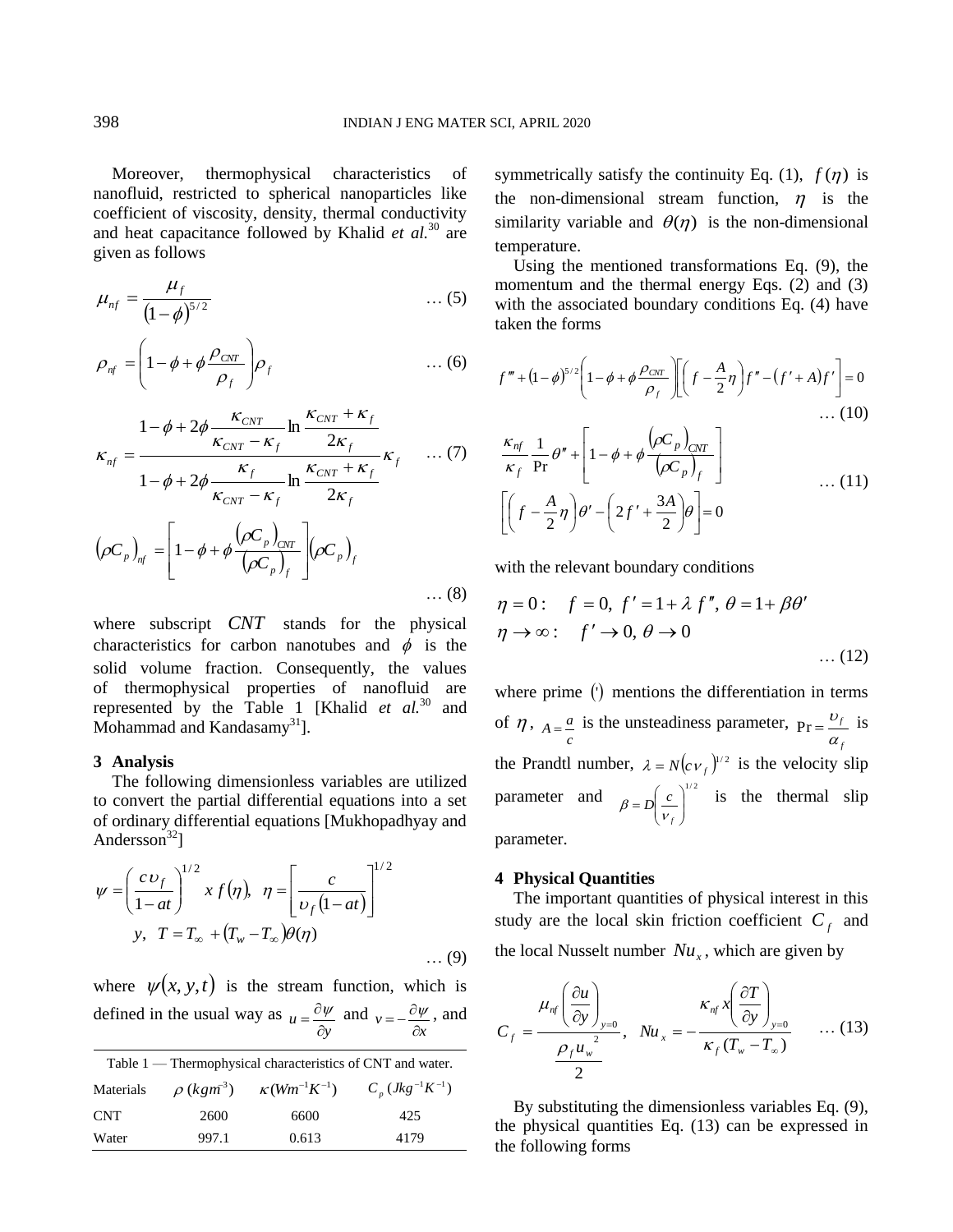Re<sub>x</sub><sup>1/2</sup> 
$$
C_f = \frac{2}{(1-\phi)^{5/2}} f''(0), \quad \frac{1}{\text{Re}_x^{1/2}} Nu_x = -\frac{\kappa_{nf}}{\kappa_f} \theta'(0)
$$
  
... (14)

where *f*  $u_x = \frac{u_y}{u_y}$  $u_{w}$ *x*  $Re_x = \frac{u_y \lambda}{v_x}$  is the local Reynolds number.

# **5 Solution Methodology**

Numerical values of the Eqs. (10) and (11) with the associated boundary conditions Eq. (12) are computed by applying the perturbation technique. Introducing the power series in terms of small unsteadiness parameter *A* as follows

$$
f(\eta) = \sum_{i=0}^{\infty} A^i f_i(\eta) \tag{15}
$$

$$
\theta(\eta) = \sum_{j=0}^{\infty} A^j \theta_j(\eta) \tag{16}
$$

Substituting the Eqs. (15) and (16) and its derivative in the governing Eqs. (10) to (12) and then equating the coefficients of like power of *A*

$$
f_0''' + (1 - \phi)^{5/2} \left( 1 - \phi + \phi \frac{\rho_{\text{CNT}}}{\rho_f} \right) \left( f_0 f_0'' - f_0'^2 \right) = 0 \quad \dots (17)
$$
  

$$
\frac{\kappa_{\text{nf}}}{\kappa_f} \frac{1}{\text{Pr}} \theta_0'' + \left[ 1 - \phi + \phi \frac{\left( \rho C_p \right)_{\text{CNT}}}{\left( \rho C_p \right)_f} \right] \left( f_0 \theta_0' - 2 f_0' \theta_0 \right) = 0
$$
  

$$
\dots (18)
$$

$$
f_1''' + (1 - \phi)^{5/2} \left( 1 - \phi + \phi \frac{\rho_{CNT}}{\rho_f} \right) (f_0 f_1'' - 2 f_0' f_1' + f_0'' f_1)
$$
  
=  $(1 - \phi)^{5/2} \left( 1 - \phi + \phi \frac{\rho_{CNT}}{\rho_f} \right) \left( \frac{1}{2} \eta f_0'' + f_0' \right)$ ... (19)

$$
\frac{\kappa_{nf}}{\kappa_f} \frac{1}{\Pr} \theta_1'' + \left[ 1 - \phi + \phi \frac{(\rho C_p)_{CNT}}{(\rho C_p)_f} \right] (f_0 \theta_1' - 2f_0' \theta_1)
$$

$$
= \left[ 1 - \phi + \phi \frac{(\rho C_p)_{CNT}}{(\rho C_p)_f} \right]
$$

$$
\left[ \left( -f_1 + \frac{1}{2} \eta \right) \theta_0' + \left( 2f_1' + \frac{3}{2} \right) \theta_0 \right]
$$
... (20)

$$
\frac{af}{f} \theta'(0) \qquad f_2^m + (1-\phi)^{5/2} \left(1-\phi + \phi \frac{\rho_{CNT}}{\rho_f}\right) (f_0 f_2^m - 2 f_0^r f_2^r + f_0^r f_2)
$$
\n... (14)  
\n=  $(1-\phi)^{5/2} \left(1-\phi + \phi \frac{\rho_{CNT}}{\rho_f}\right)$   
\n $\left[\left(-f_1 + \frac{1}{2}\eta\right) f_1^r + (f_1^r + 1) f_1^r\right]$   
\nwith the  
\nmutated  
\nducing  
\nducing  
\n $\frac{\kappa_{nf}}{\kappa_f} \frac{1}{\kappa_f} \rho_2^r + \left[1-\phi + \phi \frac{(\rho C_p)_{CNT}}{(\rho C_p)_f}\right] (f_0 \theta_2^r - 2 f_0^r \theta_2) =$   
\nandiness  
\n $\left[1-\phi + \phi \frac{(\rho C_p)_{CNT}}{(\rho C_p)_f}\right]$   
\n... (15)  
\n $\left[-f_1 + \frac{1}{2}\eta\right) \theta_1^r + \left[2f_1^r + \frac{3}{2}\right] \theta_1 - f_2 \theta_0^r + 2f_2^r \theta_0\right]$   
\n... (22)  
\n... (16)  
\nwith the boundary conditions  
\n $\eta = 0$ :  $f_i = 0$ ,  $f'_0 = 1 + \lambda f''_0$ ,  $f'_j = \lambda f''_j$ ,  $\theta_0 = 1 + \beta \theta'_0$ ,  $\theta_j = \beta \theta'_j$   
\nand then  $\eta \rightarrow \infty$ :  $f'_i \rightarrow 0$ ,  $\theta_i \rightarrow 0$   $i \ge 0$ ,  $j > 0$   
\n... (23)  
\nThe fourth order Runge-Kutta method is applied  
\nfor the numerical solution of the ordinary differential  
\n $\left.\frac{(17)}{\text{for the numberical solution of the ordinary differential}$   
\n=0  
\nand.  
\n $\left.\frac{(18)}{\text{the three lower level of the original time solution}$   
\n=0  
\n $\left.\frac{(18)}{\text{the three lower level of the number accuracy of } 10^{-7} \text{ level are found.\n6 Validation of Results\nFor the validation of numerical technique$ 

$$
\frac{\kappa_{nf}}{\kappa_f} \frac{1}{\Pr} \theta_2'' + \left[ 1 - \phi + \phi \frac{(\rho C_p)_{CNT}}{(\rho C_p)_f} \right] (f_0 \theta_2' - 2f_0' \theta_2) =
$$
\n
$$
\left[ 1 - \phi + \phi \frac{(\rho C_p)_{CNT}}{(\rho C_p)_f} \right]
$$
\n
$$
\left[ \left( -f_1 + \frac{1}{2} \eta \right) \theta_1' + \left( 2f_1' + \frac{3}{2} \right) \theta_1 - f_2 \theta_0' + 2f_2' \theta_0 \right]
$$
\n... (22)

with the boundary conditions

$$
\eta = 0: \quad f_i = 0, \ f'_0 = 1 + \lambda \, f''_0, \ f'_j = \lambda f''_j, \ \theta_0 = 1 + \beta \theta'_0, \ \theta_j = \beta \theta'_j
$$
\n
$$
\eta \to \infty: \quad f'_i \to 0, \ \theta_i \to 0 \qquad i \ge 0, \ j > 0 \qquad \dots \tag{23}
$$

The fourth order Runge-Kutta method is applied for the numerical solution of the ordinary differential Eqs. (17) to (22) with boundary conditions Eq. (23), which employed step size 0.001 to obtain the solution. Above procedure is repeated until the results are correct up to the pertinent accuracy of  $10^{-7}$  level are found.

## **6 Validation of Results**

For the validation of numerical technique, the values of the heat flux are carried and compared with previously reported data. These comparisons are presented in Table 2, which declares the comparison of the heat transfer rate versus Prandtl number. From this table, it can be observed that the present results are in good agreement with the numerical values found by Mukhopadhyay and Andersson<sup>32</sup>.

| Table 2 — Comparision for the values of $-\theta'(0)$ with the         |                                             |                        |  |  |  |  |
|------------------------------------------------------------------------|---------------------------------------------|------------------------|--|--|--|--|
| previously published results when $\lambda = \phi = A = \beta = 0$ and |                                             |                        |  |  |  |  |
| $f''(0) = -1.000483$ .                                                 |                                             |                        |  |  |  |  |
| Pr                                                                     | Mukhopadhyay and<br>Andersson <sup>32</sup> | <b>Present Results</b> |  |  |  |  |
| 0.72                                                                   | 1.08855                                     | 1.0900635              |  |  |  |  |
| 1.00                                                                   | 1.33334                                     | 1.3333439              |  |  |  |  |
| 3.00                                                                   | 2.50971                                     | 2.5095146              |  |  |  |  |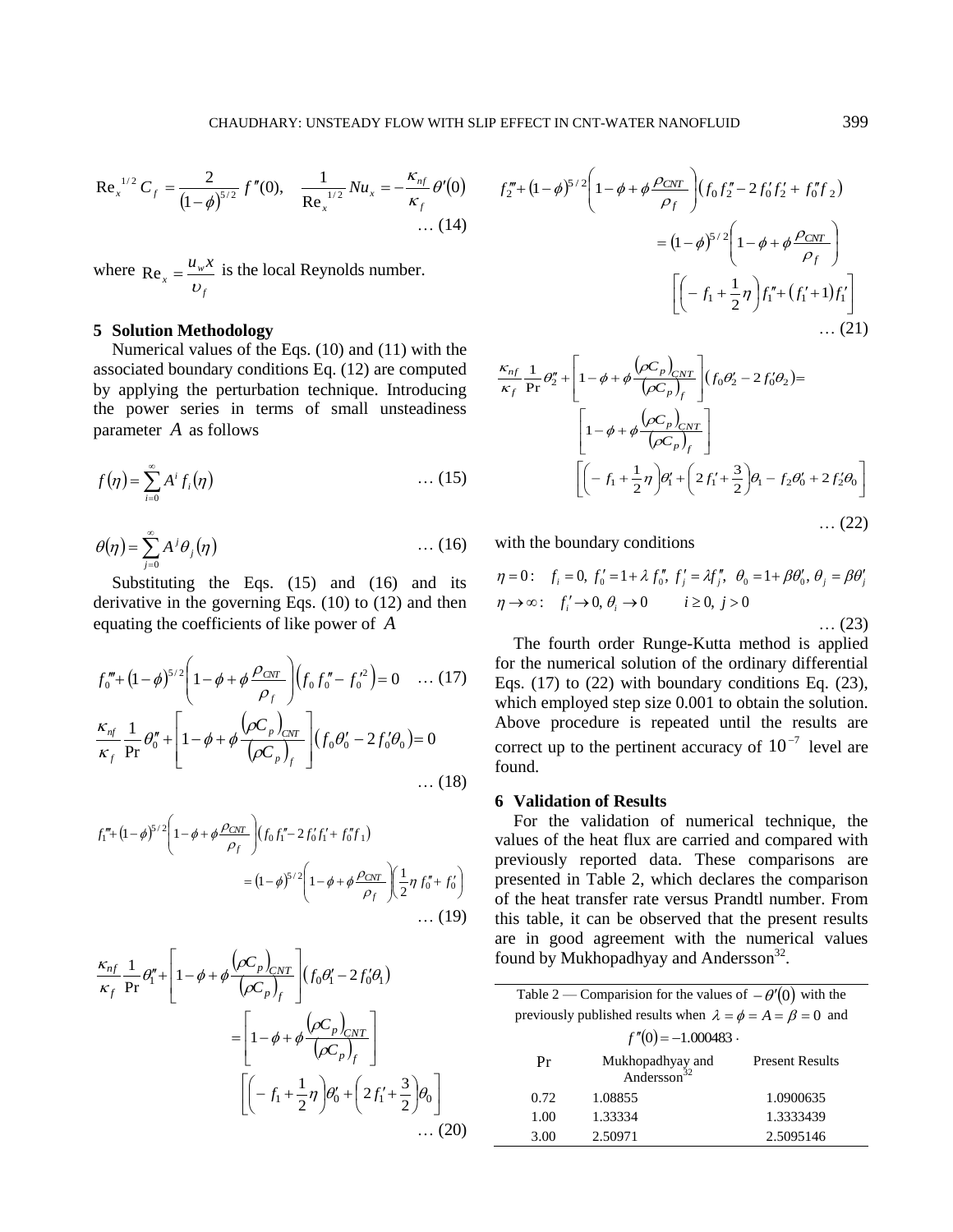# **7 Discussion of Numerical Results**

In this section, figures are given to discuss the significance of the velocity slip parameter  $\lambda$ , the solid volume fraction  $\phi$ , the unstediness parameter *A* and the thermal slip parameter  $\beta$  on the velocity  $f'(\eta)$  and the temperature  $\theta(\eta)$  profiles, while table represents the numerical data of the surface shear stress  $f''(0)$  and the surface heat flux  $\theta'(0)$  for the impacts of specified parameters. To find the effect of anyone of physical parameters, the other remaining parameters are taken as fixed value.

Figures 2 and 3 depict the effects of the velocity slip parameter  $\lambda$  on the velocity  $f'(\eta)$  and the temperature  $\theta(\eta)$  fields respectively. The momentum boundary layer as well as the thermal boundary layer increases when  $\lambda$  develops, but a reverse impact can be seen in momentum boundary layer for  $\eta$  < 2.75. The central reason for increment in velocity and temperature of the fluid is that the extraction in stretching sheet is partially communicated in the liquid over the slip condition and heat transfer from heated surface into the adjacent fluid is in more quantity.

Fluctuations in the dimensionless velocity  $f'(\eta)$ and the temperature  $\theta(\eta)$  for the changes in the solid volume fraction  $\phi$  are conferred in Figs 4 and 5, respectively. These figures elucidate that the fluid flow and the fluid temperature enhance along with the booming values of  $\phi$ . This is because nanofluid has higher viscosity along with the rising solid volume fraction which leads to nanofluid velocity falls, while the nanofluid velocity develops for the slip condition. Moreover, an increment in the solid volume fraction causes enlargement in the thermal conductivity, so thermal boundary layer thickness increases.

Figures 6 and 7 illustrate the behavior of the velocity  $f'(\eta)$  and the temperature  $\theta(\eta)$  distributions with the influences of the unsteadiness parameter *A* respectively. From these figures it can be observed that an increment in *A* tends to reduce the fluid velocity as well as the fluid temperature while opposite phenomenon can be noted in velocity for  $\eta$  > 2.75. Physically, along with the increment in the unsteadiness parameter, the heat declines at the wall, which imply the depreciation in the velocity and the temperature.



Fig. 2 — Behavior of dimensionless velocity for different  $\lambda$  with  $\phi = 0.08$  and  $A = 0.1$ .



Fig. 3 — Behavior of dimensionless temperature for different  $\lambda$ with  $\phi = 0.08$ ,  $A = 0.1$ ,  $\beta = 0.1$  and Pr = 6.2.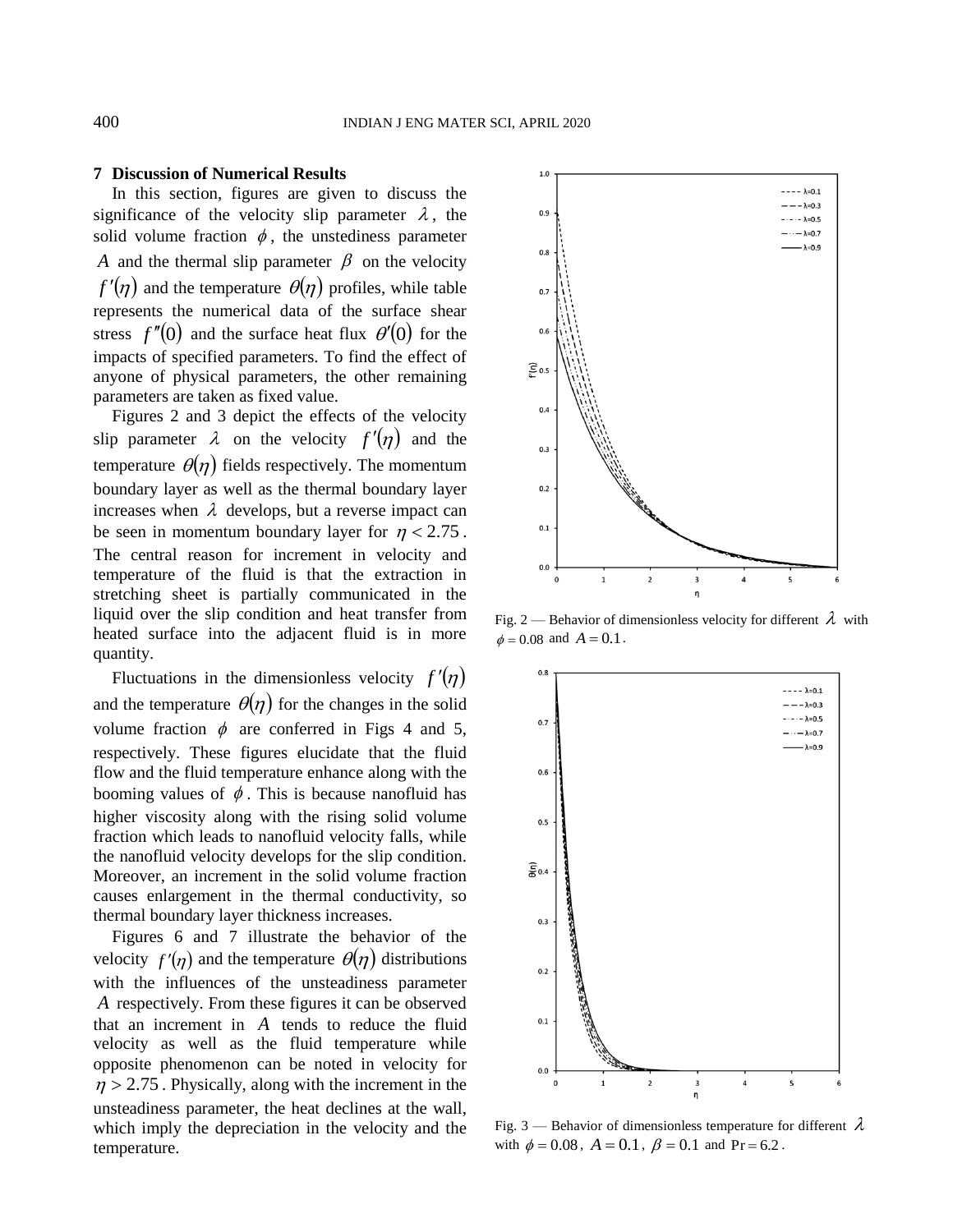

Fig. 4 — Behavior of dimensionless velocity for different  $\phi$  with  $\lambda = 0.1$  and  $A = 0.1$ .



Fig. 5 — Behavior of dimensionless temperature for different  $\phi$ with  $\lambda = 0.1$ ,  $A = 0.1$ ,  $\beta = 0.1$  and Pr = 6.2.



Fig. 6 — Behavior of dimensionless velocity for different *A* with  $\lambda = 0.1$  and  $\phi = 0.08$ .



Fig. 7 — Behavior of dimensionless temperature for different *A* with  $\lambda = 0.1$ ,  $\phi = 0.08$ ,  $\beta = 0.1$  and Pr = 6.2.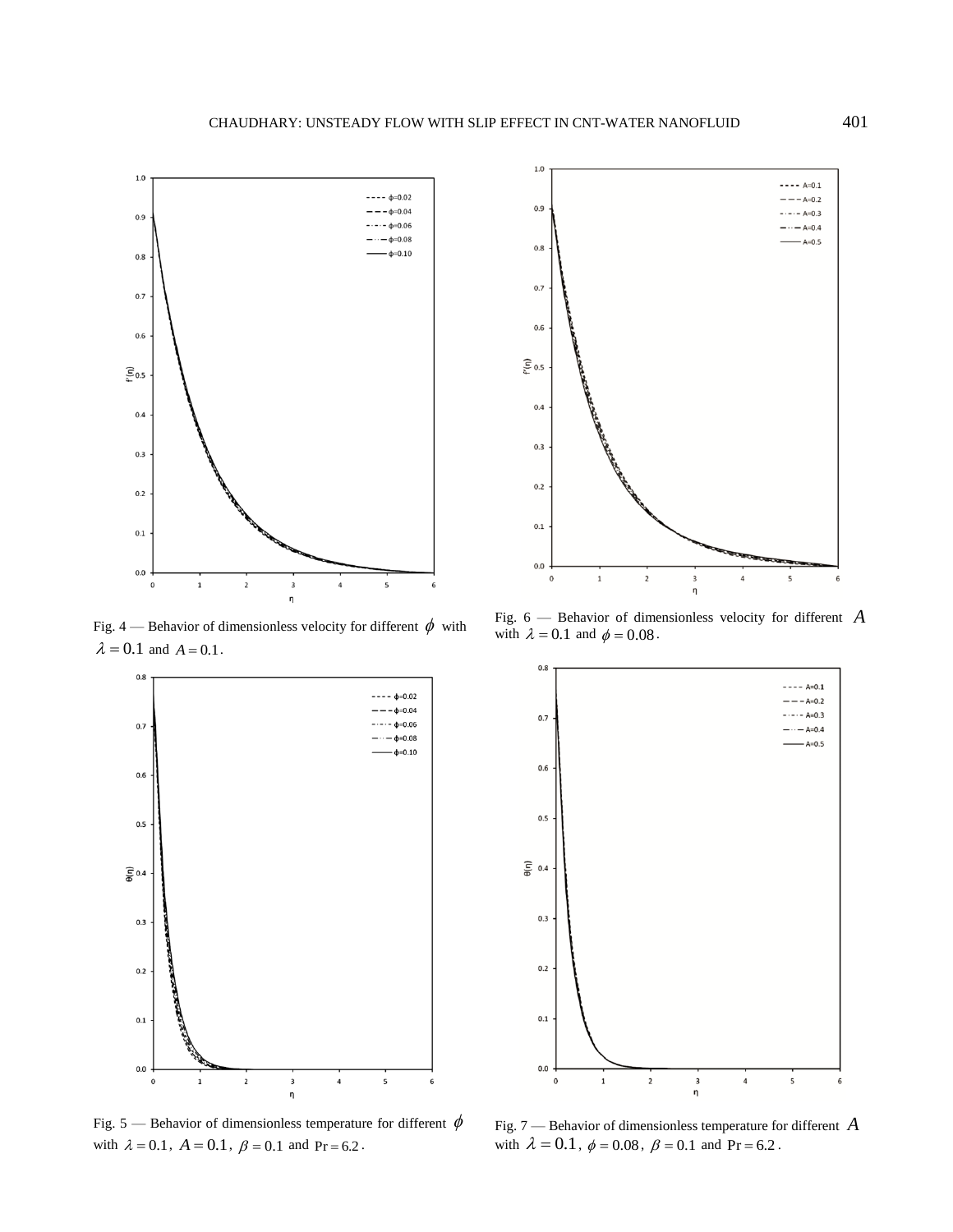The behavior of the thermal slip parameter  $\beta$  on the temperature of fluid  $\theta(\eta)$  is demonstrated in Fig. 8. One can observe from this figure that the enlarging value of  $\beta$  declines the thermal boundary



Fig. 8 — Behavior of dimensionless temperature for different  $\beta$ with  $\lambda = 0.1$ ,  $\phi = 0.08$ ,  $A = 0.1$  and  $Pr = 6.2$ .

| Table 3 — Numerical data of $f''(0)$ and $\theta'(0)$ for several values |  |
|--------------------------------------------------------------------------|--|
| of specified parameters with $Pr = 6.2$ .                                |  |

| λ   | $\phi$ | A   | $\beta$ | $-f''(0)$ | $-\theta'(0)$ |
|-----|--------|-----|---------|-----------|---------------|
| 0.1 | 0.08   | 0.1 | 0.1     | 0.8673166 | 2.3884392     |
| 0.3 |        |     |         | 0.7013914 | 2.2661651     |
| 0.5 |        |     |         | 0.5930364 | 2.1730953     |
| 0.7 |        |     |         | 0.5158499 | 2.0981672     |
| 0.9 |        |     |         | 0.4576844 | 2.0356264     |
| 0.1 | 0.02   |     |         | 0.8936792 | 2.5998101     |
|     | 0.04   |     |         | 0.8855847 | 2.5272450     |
|     | 0.06   |     |         | 0.8767897 | 2.4568361     |
|     | 0.10   |     |         | 0.8571861 | 2.3219240     |
|     | 0.08   | 0.2 |         | 0.8943876 | 2.4354485     |
|     |        | 0.3 |         | 0.9210110 | 2.4811471     |
|     |        | 0.4 |         | 0.9471189 | 2.5256039     |
|     |        | 0.5 |         | 0.9726596 | 2.5688782     |
|     |        | 0.1 | 0.3     | 0.8673166 | 1.6163354     |
|     |        |     | 0.5     |           | 1.2214733     |
|     |        |     | 0.7     |           | 0.9816592     |
|     |        |     | 0.9     |           | 0.8205576     |

layer. This is because of the less amount of heat is transferred from the plate to the fluid as the thermal slip parameter step-up.

Table 3 shows the numerical values of the surface shear stress  $f''(0)$  and the rate of heat transfer  $\theta'(0)$ for different controlling parameters respectively. This table concludes that the local skin friction coefficient and the local Nusselt number enhances for increasing values of  $\lambda$  and  $\phi$ , while an opposite reaction can be seen for rising values of *A* . Further, an enlargement in  $\beta$  leads to an increase in the surface heat flux. Furthermore, for effects of all considering parameters, the negative values of the wall shear stress and the heat flux imply that fluid yields a drag force by the surface and there is a heat flow to the surface respectively.

## **8 Conclusions**

Slip effect on unsteady CNT-water nanofluid flow along with stretching sheet is studied in this problem. The governing partial differential equations are converted into a set of ordinary differential equations by similarity transformation. Perturbation technique along with Runge-Kutta fourth order method is used to obtain the numerical solutions of the resulting system. The following findings are established

- (i) The velocity, temperature, the surface shear stress and the surface heat flux increase as the velocity slip parameter and the solid volume fraction rise, while opposite phenomenon occurs in the velocity profile for  $\eta$  < 2.75 along with the increment in the velocity slip parameter.
- (ii) An enhancement in the unsteadiness parameter leads to decrease the dimensionless velocity, temperature, the local skin friction and the local Nusselt number, whereas the velocity distribution rises for  $\eta > 2.75$ .
- (iii) In the presence of the booming thermal slip parameter, the thermal boundary layer decreases and the rate of heat transfer enhances.

#### **References**

- 1 Elbashbeshy E M A & Bazid M A A, *Heat Mass Transf*, 41 (2004) 1.
- 2 Liao S, *Commun Nonlinear Sci Numer Simul*, 11 (2006) 326.
- 3 Jat R N & Chaudhary S, *Il Nuovo Cimento*, 124 B (2009) 53.
- 4 Hayat T & Nawaz M, *J Taiwan Inst Chem Eng*, 42 (2011) 41.
- 5 Rashad A M, *J Egypt Math Soc*, 22 (2014) 134.
- 6 Khan M & Azam M, *Results Phys*, 6 (2016) 1168.